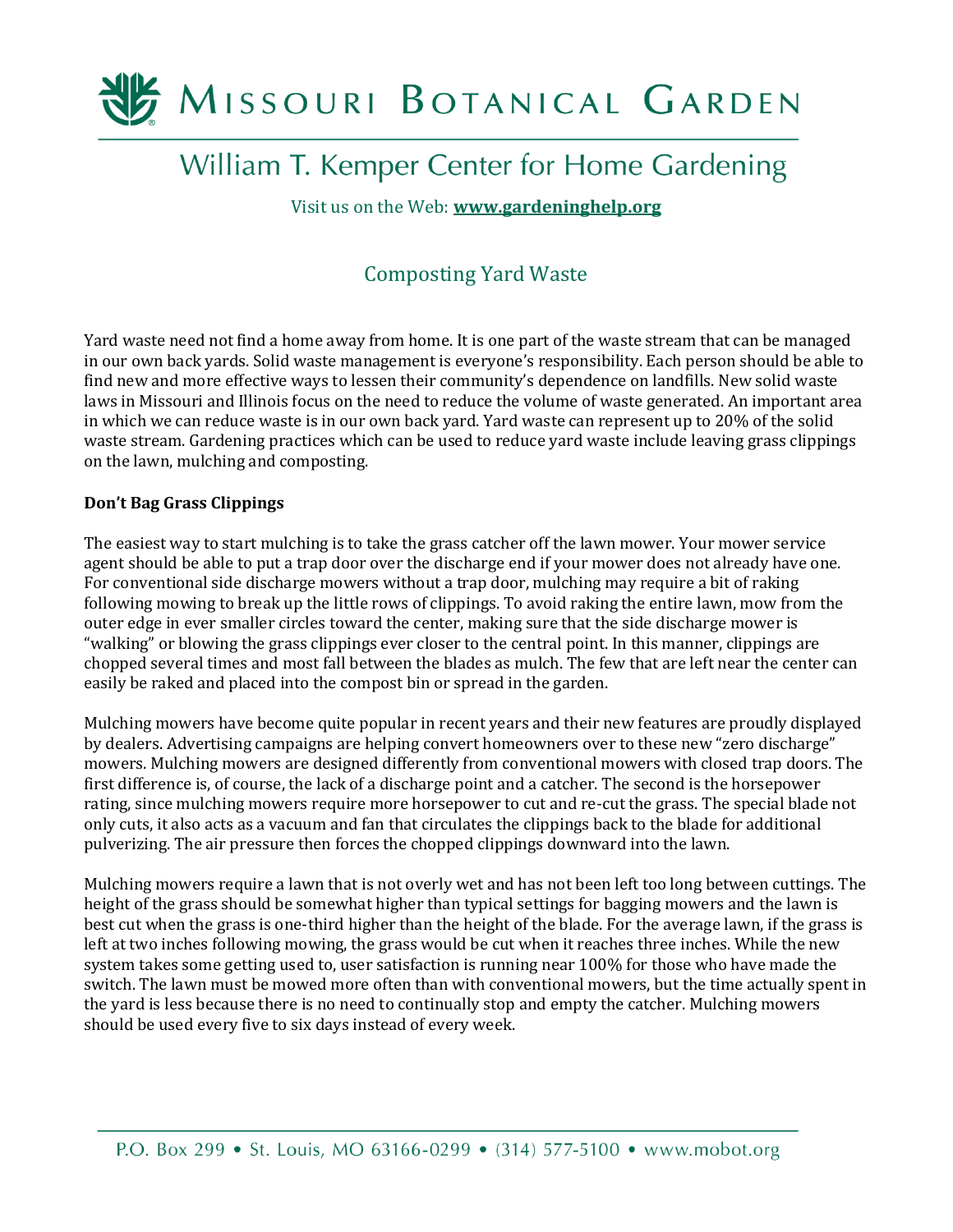#### **Mow grass longer, more often:**



Cutting grass higher and with only one third the blade height is easier and faster than cutting grass that has become overgrown. Fertilizing can be decreased since grass clippings contain 4% nitrogen and act like a time release fertilizer when they are returned regularly to the soil. Grass clippings return to the soil to form organic humus that helps hold water while keeping the soil loose and aerated.

When asked in a recent survey in Texas, many householders stated that the main reason they bag their grass is to avoid generating thatch. While thatch is a problem in many lawns, turfgrass specialists have numerous studies that show that GRASS CLIPPINGS DO NOT CAUSE THATCH to build up. Thatch is caused by high-lignin stubble at the plant base derived from roots, rhizomes, crowns, and stolons that decompose slowly. The green clippings contain little, if any, lignin and decompose quickly. If anything, mulching green grass clippings can actually help decompose thatch by supporting a healthy soil ecosystem. With grass mulching, some lawns may need additional aeration and watering to help soil organisms decompose the clippings properly, especially during dry periods.

## **Mulching**

Mulch is any organic material such as wood chips, grass clippings, leaves, or compost that is spread over the surface of the soil. Using mulch is a simple way to recycle yard wastes and improve your garden. What does mulch do? Mulch conserves water, keeps down weeds, and keeps soil temperatures from becoming too hot or too cold. Mulch also protects sloping ground from soil erosion and stops compaction caused by driving rain or foot traffic. In addition, mulch provides ideal conditions for earthworms and other soil organisms which are necessary for healthy soil and plants. When mulches break down, they become humus that feeds the soil. A good mulch will do all this and be readily available, free, easy to apply, and will stay in place without much effort.

## *General rules for mulching*

Annuals and perennials (both flowers and vegetables) should be mulched with materials that break down in a relatively short time, such as grass clippings and leaves. This allows you to turn under the mulch on annual beds when the soil is dug.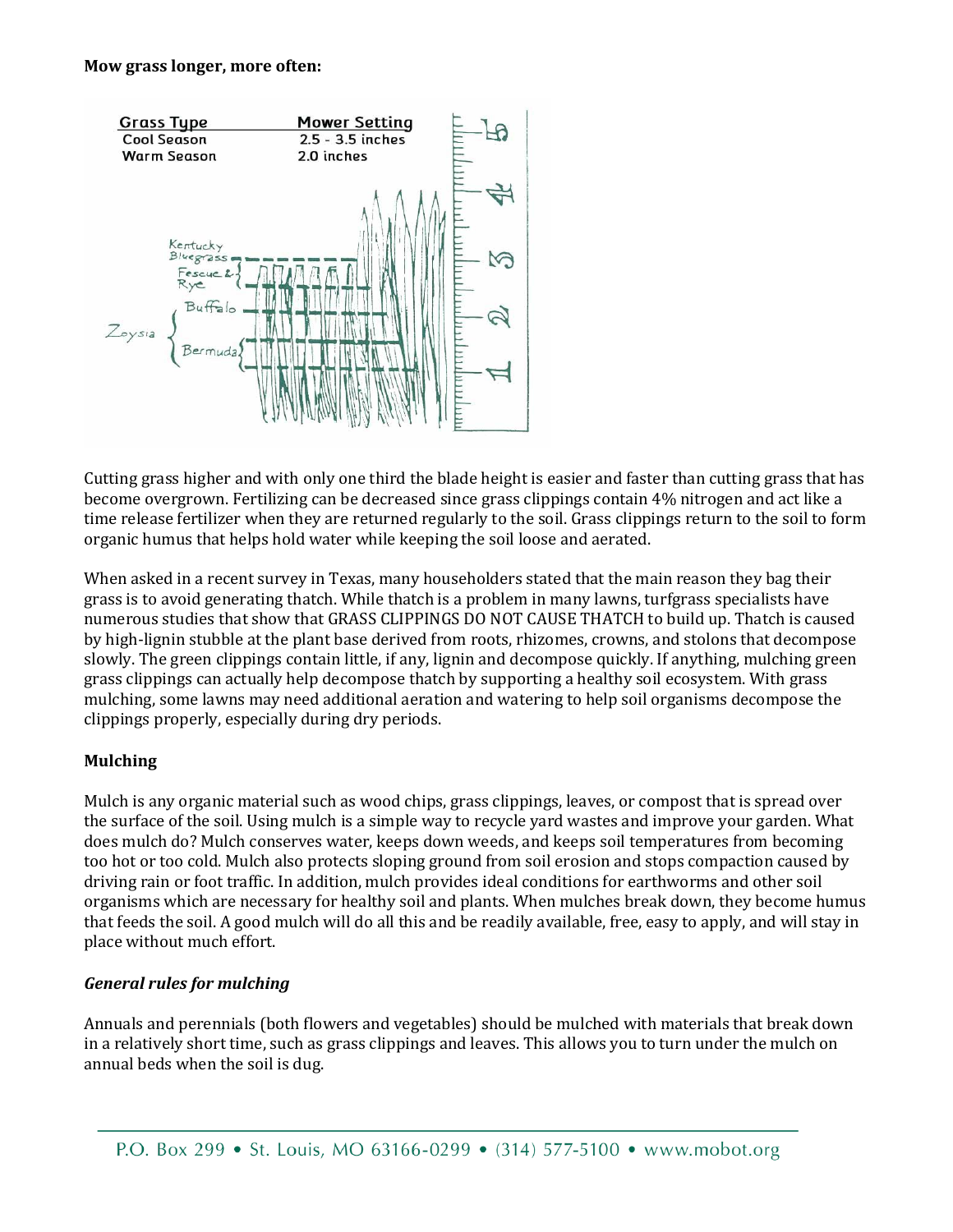Trees and shrubs should be mulched with an attractive thick layer of wood chips that requires little maintenance. Paths can also be covered with wood chips, in layers as thick as is practical to wear longer and keep down weeds. Some experts recommend placing a layer of plastic or cardboard underneath the mulch.



## *Mulch material and their uses*

Grass clippings can be spread regularly in thin layers over vegetable and flower beds, or mixed with leaves and spread in a thicker layer. Spread grass clippings no more than 1" thick so that they don't mat and prevent water from penetrating into the soil. Leaves of deciduous trees can be spread as mulch in the fall. Evergreen leaves can also be used, but they take longer to turn a dark color and decay. Sawdust and other finely-ground woody materials can be used on the surface, but should not be mixed into the soil. These finely ground materials that have not been composted may tie up nitrogen in your soil, so, when using these materials, double the fertilizer rates.

## *Applying mulch materials*

Weed the area to be mulched before applying the mulch. For best results, mulch can be spread around any plant as far as the distance of its outermost branching (this is called the drip line), or it can cover an entire garden bed. Mulch can be spread thickly if water is able to penetrate and if

it does not smother the roots of the plant being mulched. Three inches of mulch is safe for any woody plant, and up to eight inches can be used for large trees. Thick mulches are harmful to shallow-rooted plants such as rhododendrons and azaleas.

## *Where to find mulch materials?*

The best place to look for mulch materials is in your own yard. Every yard has grass, leaves, and other green materials that can be made into mulch. If you can use wood chips, try contacting a tree service or landscaper listed in the Yellow Pages. If they are working in your area, they are often happy to deliver woody wastes and avoid extra travel and dumping expenses. Some wood shops and coffee roasters make their organic byproducts available to customers and the general public.

## *Tools for mulch-making*

A rotary mower run across dry leaves will make a fine-textured mulch for annuals and smaller plants. A small electric chipper will make a fine-textured mulch of woody stalks and branches up to 1-1/4 inches thick. Gas-powered shredders of 5-8 horsepower capable of processing materials up to 3 inches in diameter can be rented or purchased. Large gas-powered chippers able to handle woody-wastes up to 6 inches in diameter are available at rental shops. In general, the larger the machine, the faster the mulchmaking.

## *Where to find mulch-making tools?*

Look under "Rental Service Stores" and "Yards" in the Yellow Pages and find tool rental locations nearest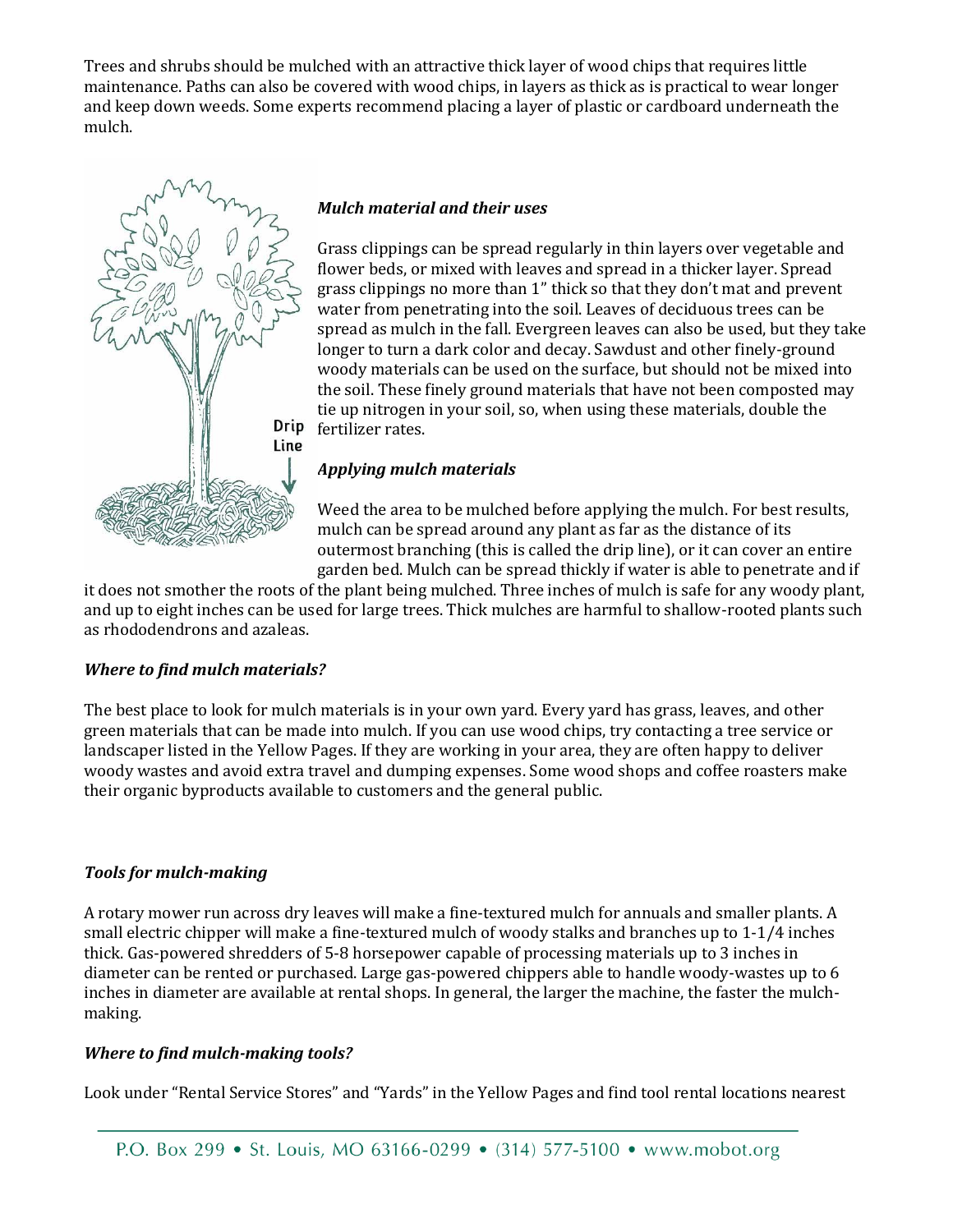you. Call ahead, because not all tool rental stores carry chippers and shredders. Let them know the type of material you want to turn into mulch, and find out if their machine can do the job. Shredders and chippers are also sold at lawn and garden equipment stores.

## **Composting**

Compost, also called humus, is a dark, crumbly, and earthy-smelling form of decomposing organic matter. It is a practical and convenient way to transform yard wastes into a resource. Compost enriches soil and improves plant growth. If you have a garden, a lawn, trees, shrubs, or even planter boxes, you have a use for compost.

By composting, you help your community and the State of Missouri meet their top priority for solid waste management reducing waste. Yard waste comprises approximately 20 percent of the average person's garbage and we can't afford to keep throwing it away.

By using compost, you return organic matter to the soil in a usable form. Organic matter in the soil improves plant growth by helping to break heavy clay soils into a better texture, by adding water and nutrient-holding capacity to sandy soils, and by adding essential nutrients to any soil. Improving soil is the first step toward improving the health of your plants. Healthy plants help clean our air and conserve our soil, making Missouri a healthier place to live.

## *What can I compost?*

Anything that was once alive can be composted. Non-woody yard waste such as fallen leaves, grass clippings, weeds, and the remains of garden plants make excellent compost. Chipped wood scraps can also be composted or mulched.

Care must also be taken when composting kitchen scraps. Compost only vegetable scraps and only by the methods outlined in this brochure. Meat scraps, bones, fatty foods (such as cheese, salad dressing, and leftover cooking oil), and pet feces should not be composted. Instead place these items in your regular garbage or bury deeply in an out-of-the-way place.

## *How can I use compost?*

Compost can be used to enrich the flower and vegetable garden, to improve the soil around trees and shrubs, as a soil amendment for house plants and planter boxes and, when screened, as part of a seedstarting mix or lawn topdressing. Before they decompose, chipped woody wastes make excellent mulch or path material. After they decompose, these same woody wastes will add texture to garden soils.

Just as fresh organic matter can be used as a mulch, so can compost at any stage of maturity. Spread around shrubs, trees, and in the garden, compost can be used as a concentrated mulch. Most people, however, believe that once the time and effort has been invested to make a true compost, it is best to use it in ways other than as a mulch.

Like some wines and cheeses, compost improves with age. For a person unfamiliar with the composting process, it is often difficult to tell when compost is 'cured" or ready to use. Fresh compost reacts with soils differently than well aged compost and should be used with discretion. Uncured compost mixed directly into gardens or planter mixes can "burn" plants through a stress condition called "phytotoxicity". Fresh compost, like fresh manure, can also rob the soil of nitrogen temporarily while it finishes its curing process.

If the compost looks dark, crumbles in the hand, and can be screened at a 1/2H screen, has a pleasant odor, it is probably "cured". Age is not a good indication of stability since the rate of decomposition is determined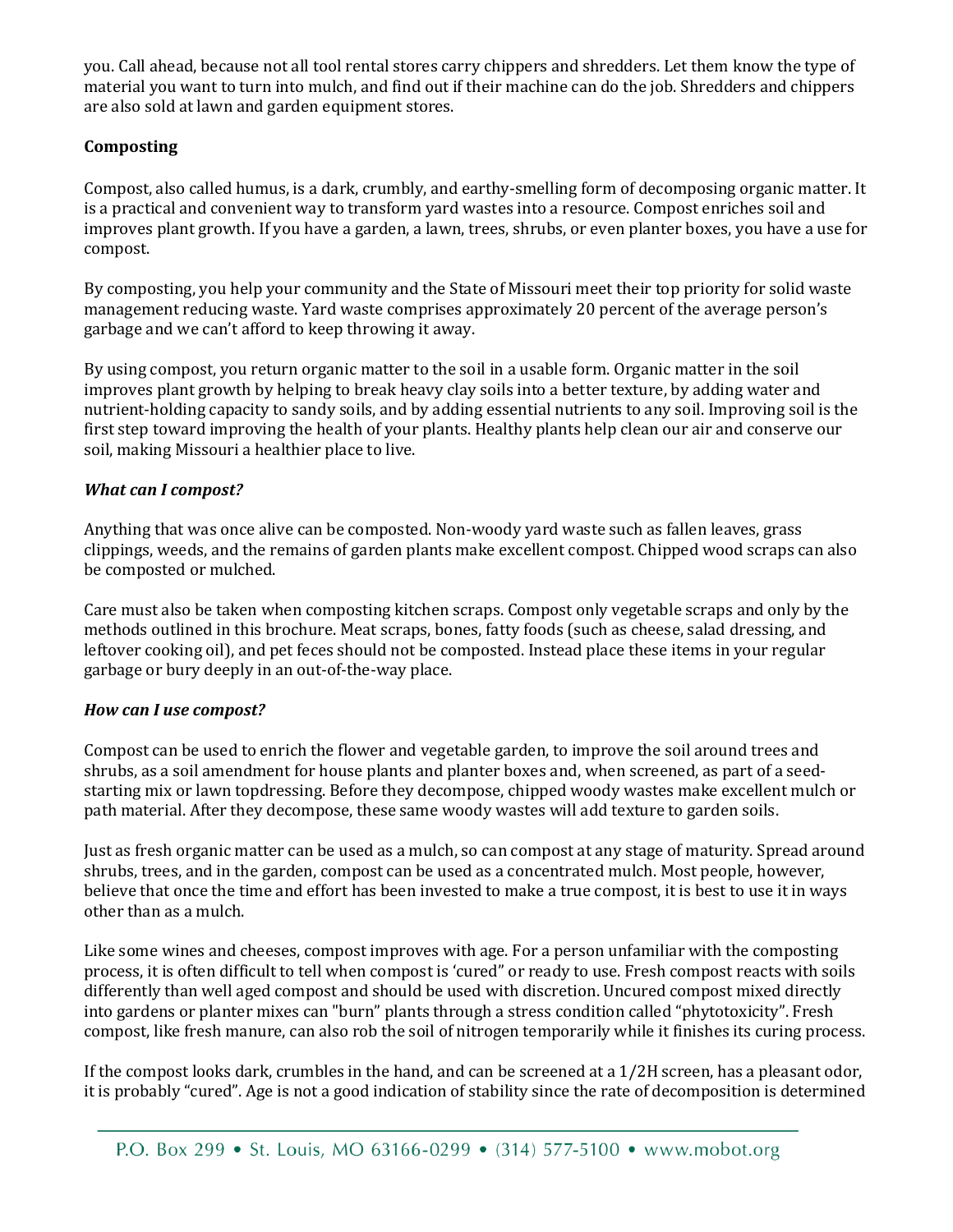by nutrient balance, mixing, moisture, and aeration. Some composts from active processes are more stable at one month than many stockpiles years old. Aging a compost an additional six months even after it seems cured is a good insurance policy.

Stable compost can be blended into soil mixes and is suitable for most outdoor planting projects. It is typically mixed with other ingredients such as peat moss, shredded bark, sand, or loamy topsoil when used as an outdoor planter mix. Mixing ratios vary, but 10% compost is considered to be a minimum, 30% optimum, and 50% maximum in planting shrubs and trees.

Stable and cured compost probably has its greatest value when rototilled directly into the soil. One cubic yard of compost covers 108 square feet at three inches, 216 at two inches, and 324 at one inch. The rule of thumb is to spread compost no more than one third the depth of the rototiller. A one-inch layer of compost should be tilled in three inches, a two-inch layer tilled in six inches, and a three-inch layer tilled in nine inches. Two or more passes with the tiller helps blend the compost with the topsoil and break up any clumps of material.

Residents can support composting by becoming compost users, promoting resource recovery by stimulating the market for compost. Using compost rather than chemical fertilizers reduces nitrogen runoff, protecting our lakes and streams. Organic matter conserves water by loosening clay soils and binding sandy soils. Compost stimulates plant growth through time release nutrients while protecting the landscape against weather extremes, especially drought, by keeping soils warmer in the winter and cooler in the summer. The healthy soil ecosystem fosters rapid decay of grass clippings, eventually enhancing the soil food chain that supports the wild bird population.

## **Essentials of Composting**

With these principles in mind, everyone can make excellent use of their organic yard waste.

## *Biology*

The compost pile is really a teeming microbial farm. Bacteria start the process of decaying organic matter. They are the first to break down plant tissue and also the most numerous and effective composters. Fungi and protozoans soon join the bacteria and, somewhat later in the cycle, centipedes, millipedes, beetles and earthworms do their part.

## *Materials*

Anything growing in your yard is potential food for these tiny decomposers. Carbon and nitrogen, from the cells of dead plants and dead microbes, fuel their activity. The microorganisms use the carbon in leaves or woodier wastes as an energy source. Nitrogen provides the microbes with the raw element of proteins to build their bodies.

Everything organic has a ratio of carbon to nitrogen (C:N) in its tissues, ranging from 500:1 for sawdust, to 15:1 for table scraps. A C:N ratio of 30:1 is ideal for the activity of compost microbes. Fresh grass clippings, with a C:N ratio of 20:1, have too much nitrogen. Brown tree leaves have too little: 40:1. The proper ratio of grass to leaves may vary but should not exceed 1 part grass for 1 part leaves. Layering can be useful in arriving at these proportions, but a complete mixing of ingredients is preferable for the composting process. Other materials can also be used, such as weeds and garden wastes. Generally, brown materials, such as fallen leaves and sawdust, are high in carbon, while green materials such as grass clippings and weeds are high in nitrogen. If you save your fall leaves in bags or piles, they will provide an excellent source of carbon to mix with your grass clippings the following spring and summer. Though the C:N ratio of 30:1 is ideal for a fast, hot compost, a higher C:N ratio (i.e. 50:1) will be adequate for a slower compost.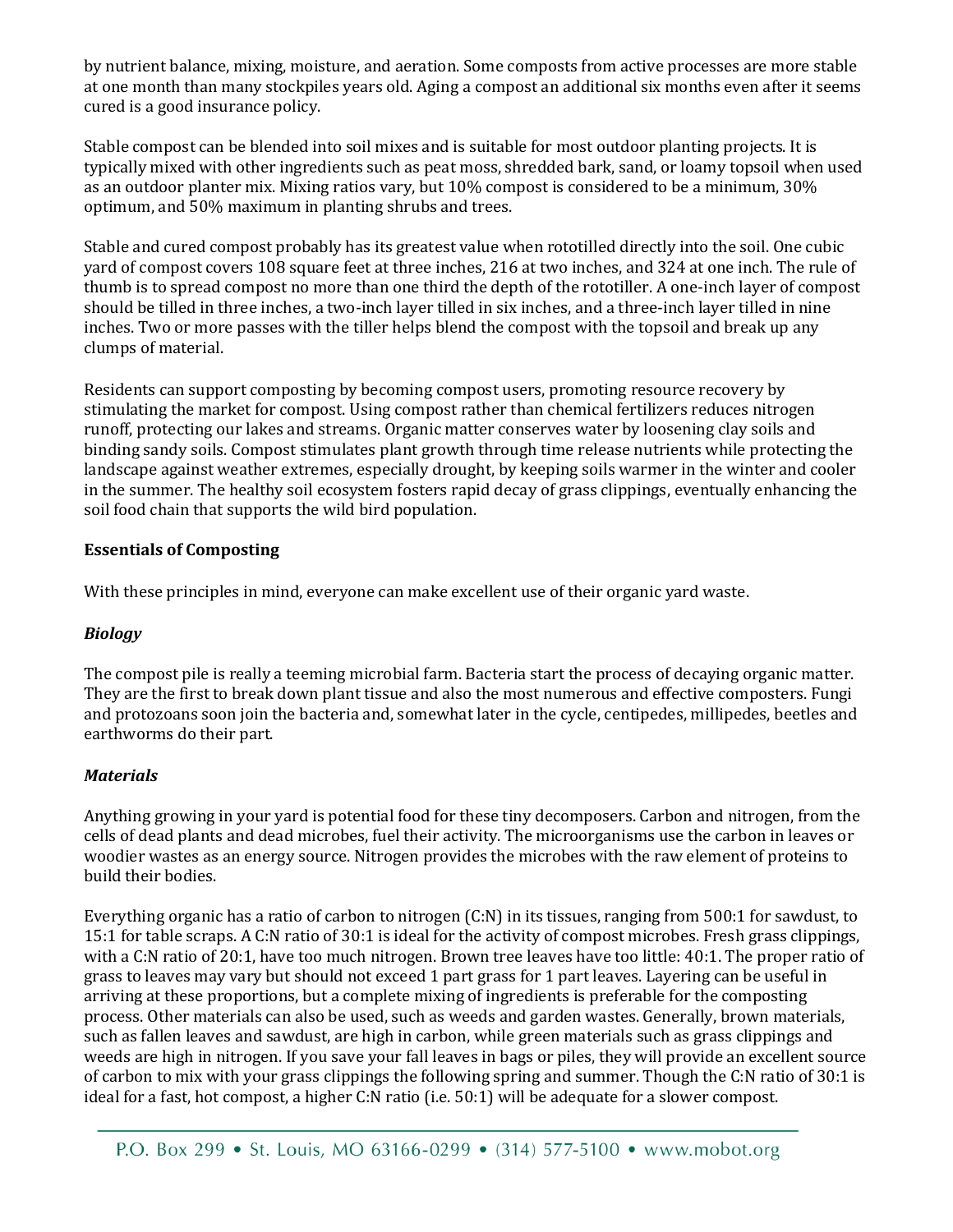## *Surface area*

The more surface area the microorganisms have to work on, the faster the materials will decompose. It's like a block of ice in the sun - slow to melt when it's large, but melting very quickly when broken into smaller pieces. Chopping your garden wastes with a shovel or machete, or running them through a shredding machine or lawn mower, will speed the composting process.

## *Volume*

A large compost pile will insulate itself and hold the heat of microbial activity. Its center will be warmer than its edges. Piles smaller that 3 feet cubed (27 cu. ft.) will have trouble holding this heat, while piles larger than 5 feet cubed (125 cu. ft.) don't allow enough air to reach the microbes at the center. These proportions are of importance only if your goal is a fast, hot compost.

## *Moisture and aeration*

Virtually all life on earth needs a certain amount of water and air to sustain itself. The microbes in the compost pile are no different. They function best when the compost materials are about as moist as a wrung-out sponge. Extremes of sun or rain can disrupt the moisture balance in your pile. Therefore, you may need to add water to your compost pile if it is too dry or cover the pile if it is receiving too much moisture. It is also important for compost materials to receive adequate aeration. Compost piles comprised primarily of grass clippings do not allow air to circulate through the pile. By mixing leaves or small limbs and twigs with your grass clippings, you provide spaces for air to circulate through the pile.

## *Time and temperature*

The hotter the pile, the faster the composting. If you use materials with a proper C:N ratio, provide a large amount of surface area and a big enough volume, and see that moisture and aeration are adequate, you will have a hot, fast compost (hot enough to burn your hand!) and will probably want to use the turning unit discussed in the next section. If you just want to deal with your yard waste in an inexpensive, easy way, the holding unit (discussed below) will serve you well.

## **Passive Composting**

Heaping yard waste into containers or open piles is the least labor and time-consuming way to compost. This is a form of passive composting because no attempt is made to speed up the decay process beyond that which occurs naturally.

*Which wastes:* Non-woody yard wastes are the most appropriate.

*How*: Place the holding unit or pile where it is most convenient. As weeds, grass clippings, leaves and harvest remains from garden plants are collected, they can be added to the unit or pile. Chopping or shredding wastes, alternating high-carbon with high-nitrogen materials, and providing adequate moisture and aeration will all speed the composting process.

*Advantages & disadvantages:* For yard wastes, a holding unit or pile is the simplest method. The unit or pile is portable; it can be moved to wherever needed in the garden. The method can take from 6 months to 2 years to compost organic materials, so you only need to be patient.

*Variations:* Holding units can be made of circles or hardware cloth, old wooden pallets, or wood and wire. Sod can also be composted with or without a holding unit by turning sections of it over, making sure that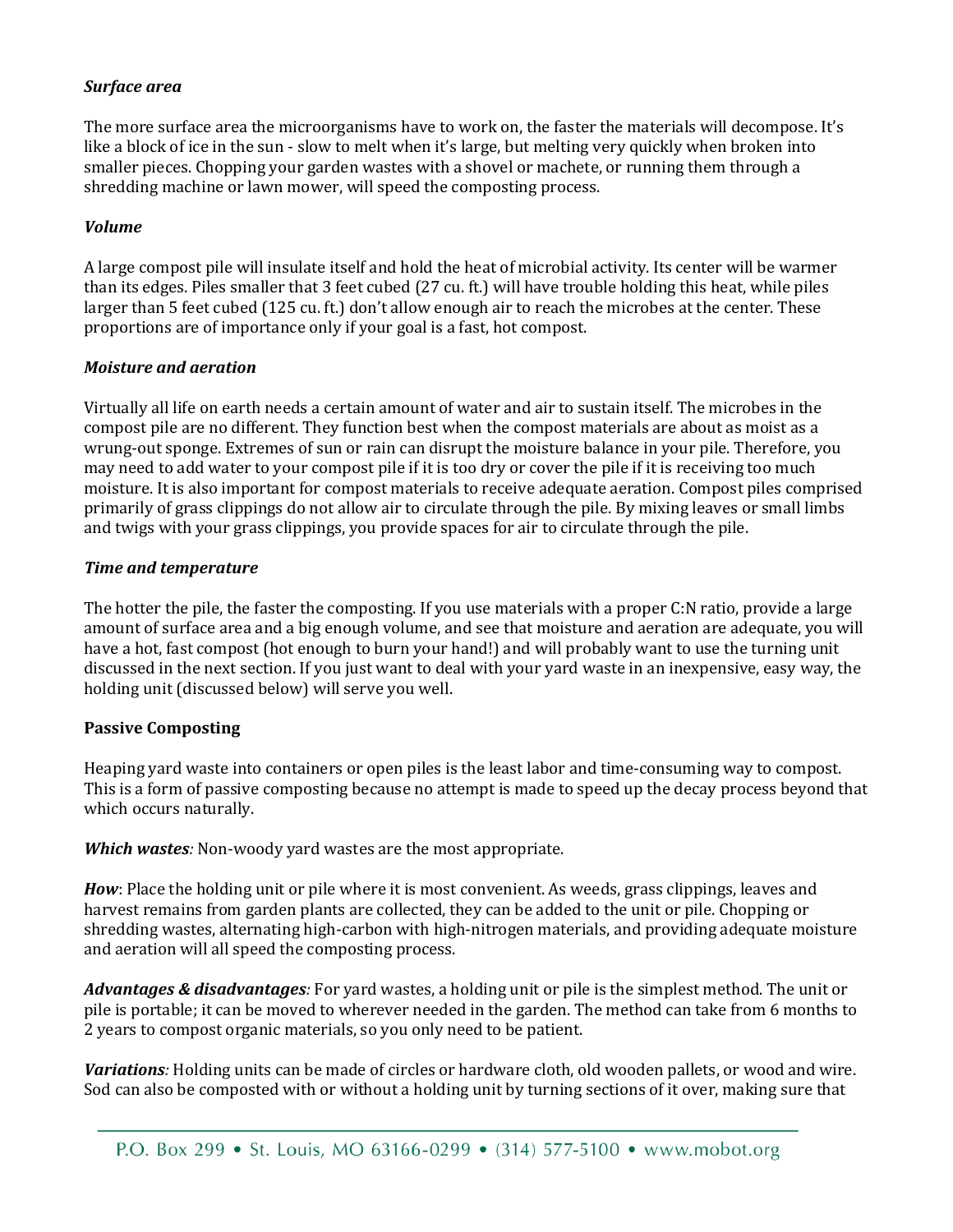there is adequate moisture and covering it with black plastic. For aesthetic reasons, the open pile should be positioned in a place inconspicuous to you and your neighbors.

## **Active Composting**

Creating a compost pile and managing it so that the decay process is accelerated may be referred to as active composting. Part of this process involves turning wastes on a regular schedule. Active composting is most appropriate for gardeners with a large volume of yard waste and the desire to make a high-quality compost in a matter of weeks to months.

*Which wastes:* Non-woody yard wastes are appropriate.

*How*: Alternate layers of high-carbon and high-nitrogen materials to about a 30:1 ratio. Add more nitrogen materials if the pile doesn't get hot, and keep the pile as moist as a damp sponge. Check the pile temperature regularly. When the heat decreases substantially (5-10 days), turn the pile. Repeat this process each time the pile in the first bin cools. After 4 to 8weeks, the compost should be ready for garden use.

*Advantages & disadvantages:* This method produces a high-quality compost in a short time, but requires more effort and working space than a holding unit.

*Variations:* The unit can be built of wood, a combination of wood and wire, or concrete blocks. Another type of turning unit is the barrel composter, which aerates as it tumbles the wastes.

## **Troubleshooting**

The following chart is a guide to more efficient active composting.

| <b>Symptoms</b>                                                    | Problem          | <b>Solution</b>                                                                 |
|--------------------------------------------------------------------|------------------|---------------------------------------------------------------------------------|
| The compost has a bad odor                                         | Not enough air   | Turn it                                                                         |
| The center of the pile is dry                                      | Not enough water | Moisten materials while turning<br>the pile                                     |
| The compost is damp and warm in<br>the middle but nowhere else     | Too small        | Collect more material and mix the<br>old ingredients into a new pile            |
| The heap is damp and sweet-<br>smelling but still will not heat up | Lack of nitrogen | Mix in a nitrogen source like fresh<br>manure, bloodmeal or ammonium<br>sulfate |



## **Community Facilities**